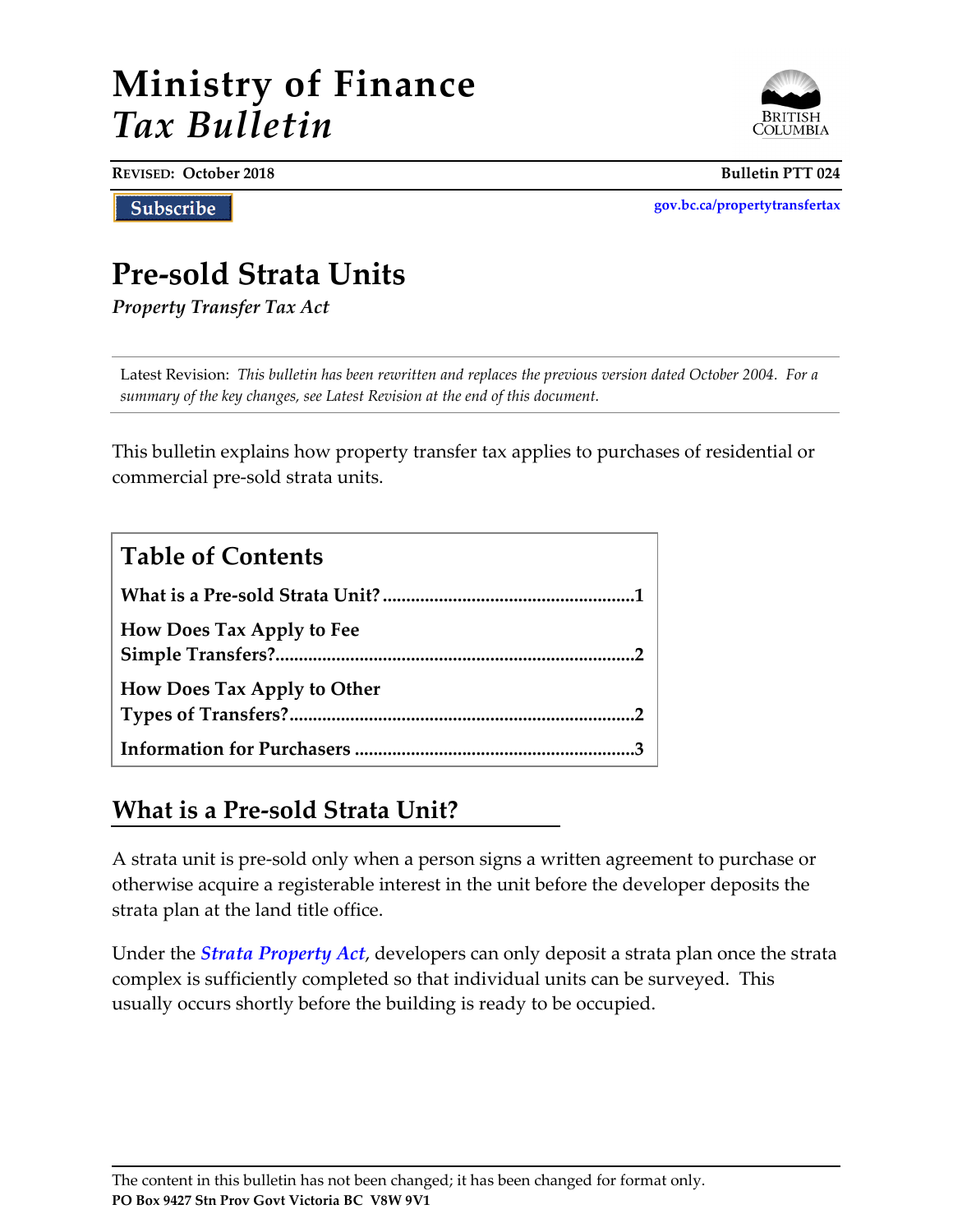# **How Does Tax Apply to Fee Simple Transfers?**

Most pre-sold strata units are transferred in an arm's length sale in the open market. For these types of transfers, the purchaser pays tax on the total consideration paid, which includes the cost of any upgrades.

By basing the tax on the total consideration paid, rather than the potentially unknown fair market value at the time of registration, purchasers have more certainty over how much tax they will owe. This policy also allows purchasers to be certain if they will qualify for exemptions, such as the First Time Home Buyers exemption.

### **Assigning a Right to Purchase**

If the purchaser of a pre-sold strata unit sells or assigns their right to purchase to another person before the strata plan is deposited at the land title office, the tax due is calculated on the total consideration paid by the person who registers the transfer. Total consideration paid includes any additional amounts paid to obtain the right to purchase that unit from another person.

In all cases, the first person to register the transfer at the land title office after the developer has deposited a strata plan is the person who is subject to the property transfer tax.

### **Non-arm's Length Transfers**

If the transfer of a strata unit is a non-arm's length transaction, the purchaser must pay tax based on the total consideration that would have been paid for the unit if the transaction had been between arm's length parties in the open market. The administrator will determine this amount for any non-arm's length transaction.

# **How Does Tax Apply to Other Types of Transfers?**

Generally, tax on long-term leases, life estates and agreements for sale is based, in part, on the fair market value of the property on the day the interest is registered with the land title office.

For pre-sold strata units, the fair market value of the unit is the amount that the administrator determines an arm's length purchaser would have paid for the unit on the day the lease, life estate, or agreement was signed. The fair market value determined by the administrator will be used to calculate tax payable.